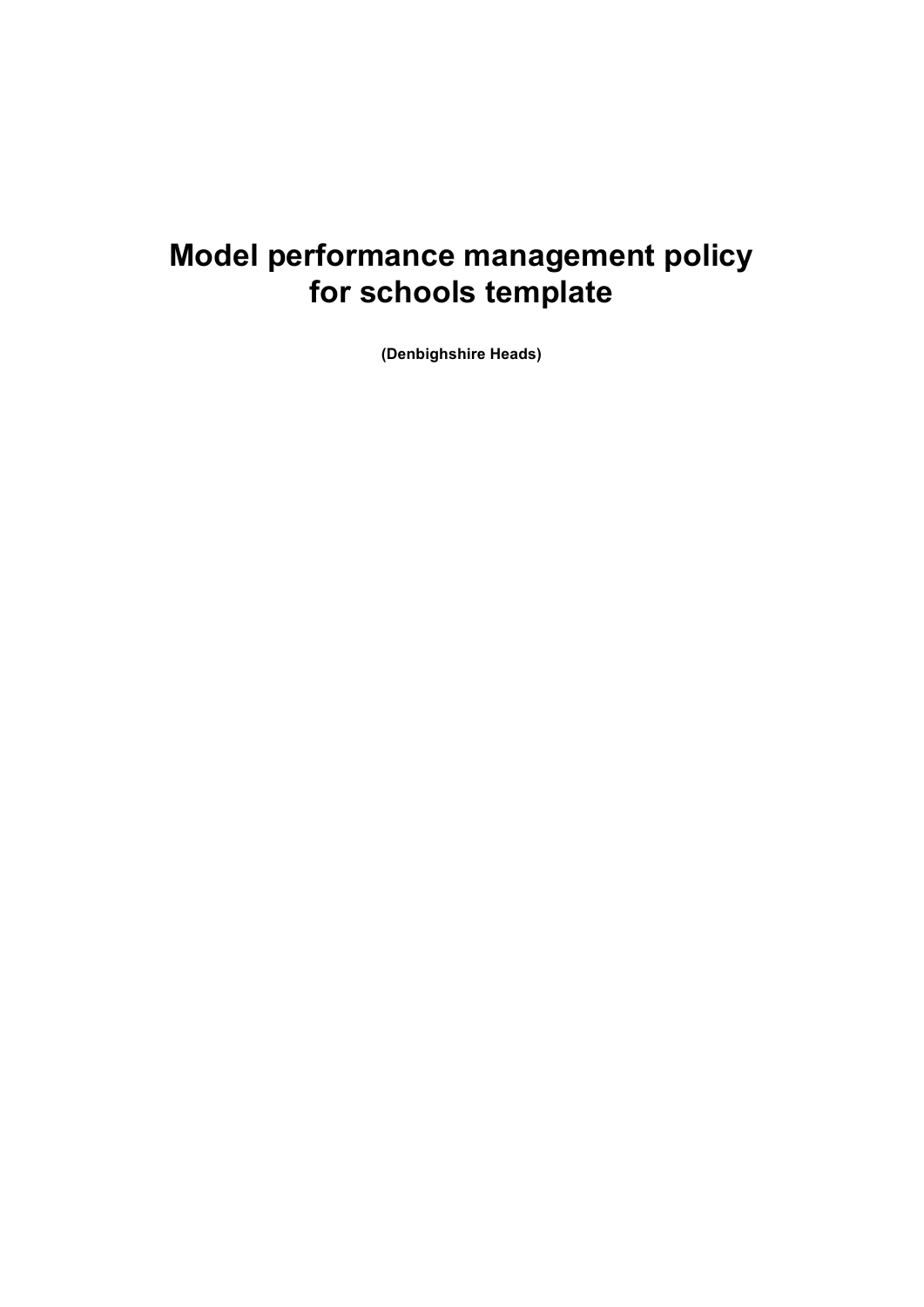## **Contents**

| 1. About this policy                                    | 3              |
|---------------------------------------------------------|----------------|
| 2. Principles underpinning performance management       | 3              |
| 3. Professional standards                               | 4              |
| 4. Timing of the performance management cycle           | 4              |
| 5. Appointment of appraisers                            | 5              |
| 6. The performance management plan                      | 5              |
| 7. The review meeting                                   | 7              |
| 8. The appraisal review statement                       | $\overline{7}$ |
| 9. Pay progression recommendations                      | 8              |
| 10. Appeals                                             | 8              |
| 11. Use of appraisal statements                         | 9              |
| 12. Preventing underperformance                         | 10             |
| 13. Training and support                                | 10             |
| Annex A: Workload Impact Assessment checklist           | 11             |
| <b>Annex B: Planning Record Template</b>                | 12             |
| <b>Annex C: Lesson Observation Protocol</b>             | 13             |
| <b>Annex D: Lesson Observation Feedback Template</b>    | 15             |
| <b>Annex E: Practice, Review and Development Record</b> | 16             |
| <b>Annex F: Appraisal Statement and Annex Template</b>  | 17             |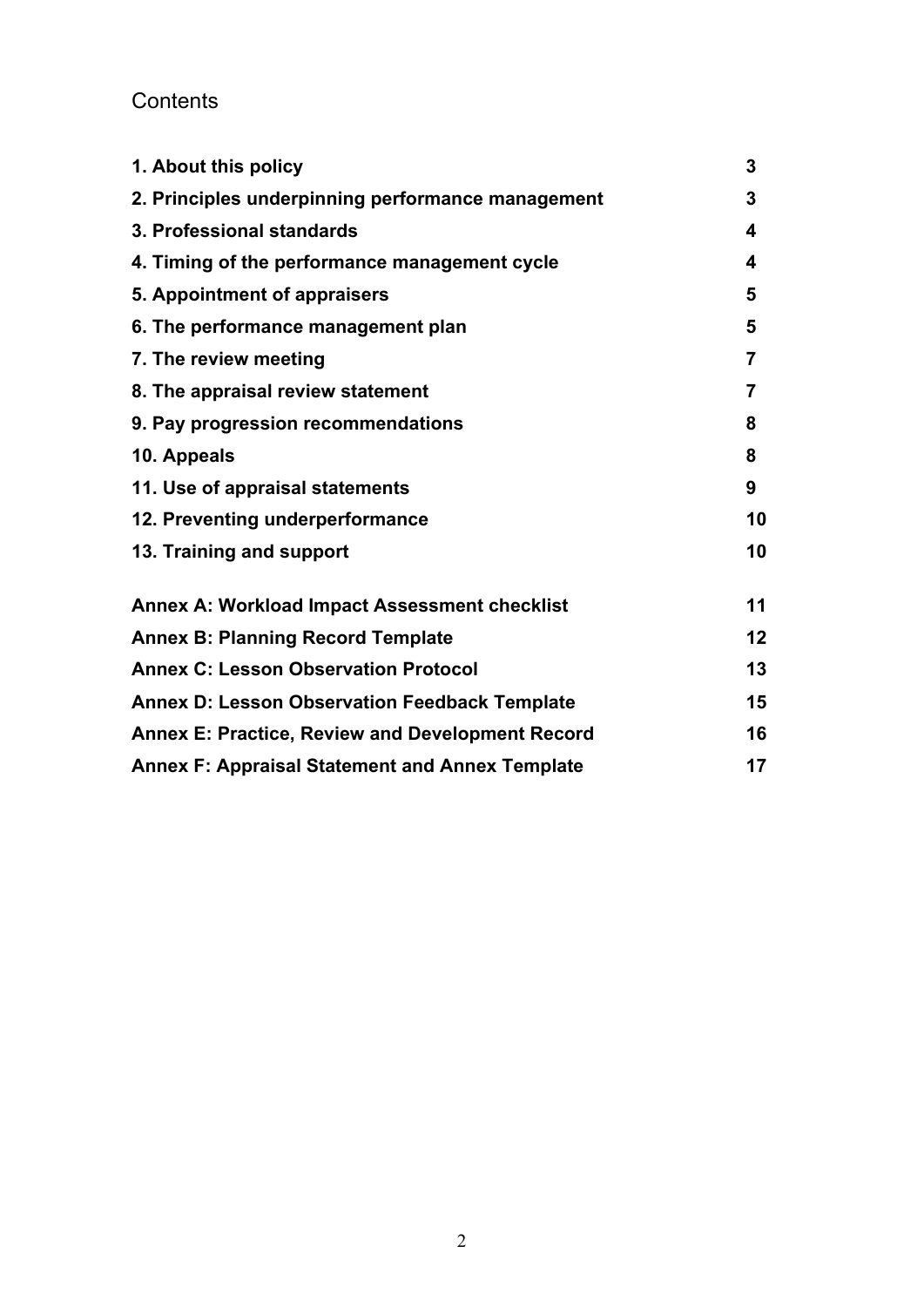## **1. About this policy**

This policy sets out the performance management arrangements for the head teacher and teachers of **[insert name of school]**. It has been agreed by the governing body, headteacher and local authority and follows consultation with all staff members and recognised trade unions. It describes the purpose, procedures, roles and responsibilities that will ensure that the school's performance management arrangements contribute to the professional development of its staff and to the achievement of wider development objectives for the school and its learners.

The policy will be reviewed annually and any necessary amendments will be the subject of further consultation with staff members. The policy was last reviewed on **[insert date of last review]**.

The headteacher will provide the governing body with an annual written report on the operation and effectiveness of this policy including the training and development needs arising from the performance management process.

This policy has been produced with due regard to the current appraisal regulations and accompanying guidance published by the Welsh Government. These can be found at:

#### **Regulations**

www.legislation.gov.uk/wsi/2011/2940/contents/made

#### **Guidance**

www.wales.gov.uk/topics/educationandskills/publications/guidance/performance -man-for-teachers?lang=en

This policy does not apply to:

- newly qualified teachers (NQTs) undergoing their statutory period of induction who are exempted from performance management arrangements
- teachers employed for a fixed period of less than one school term.

## **2. Principles underpinning performance management**

Performance management is a school improvement tool which is fully inclusive. It sets a framework for teachers and school leaders to agree and review priorities and objectives in the context of the school's improvement plan and self evaluation processes. Performance management provides the opportunity of a shared commitment to achieving high standards. It helps to focus attention on more effective teaching and, therefore, benefits pupils, teachers and the school. It means providing appropriate and effective training, guidance and development opportunities to individuals to ensure job satisfaction, a high level of expertise and career progression.

The following principles will underpin our performance management arrangements.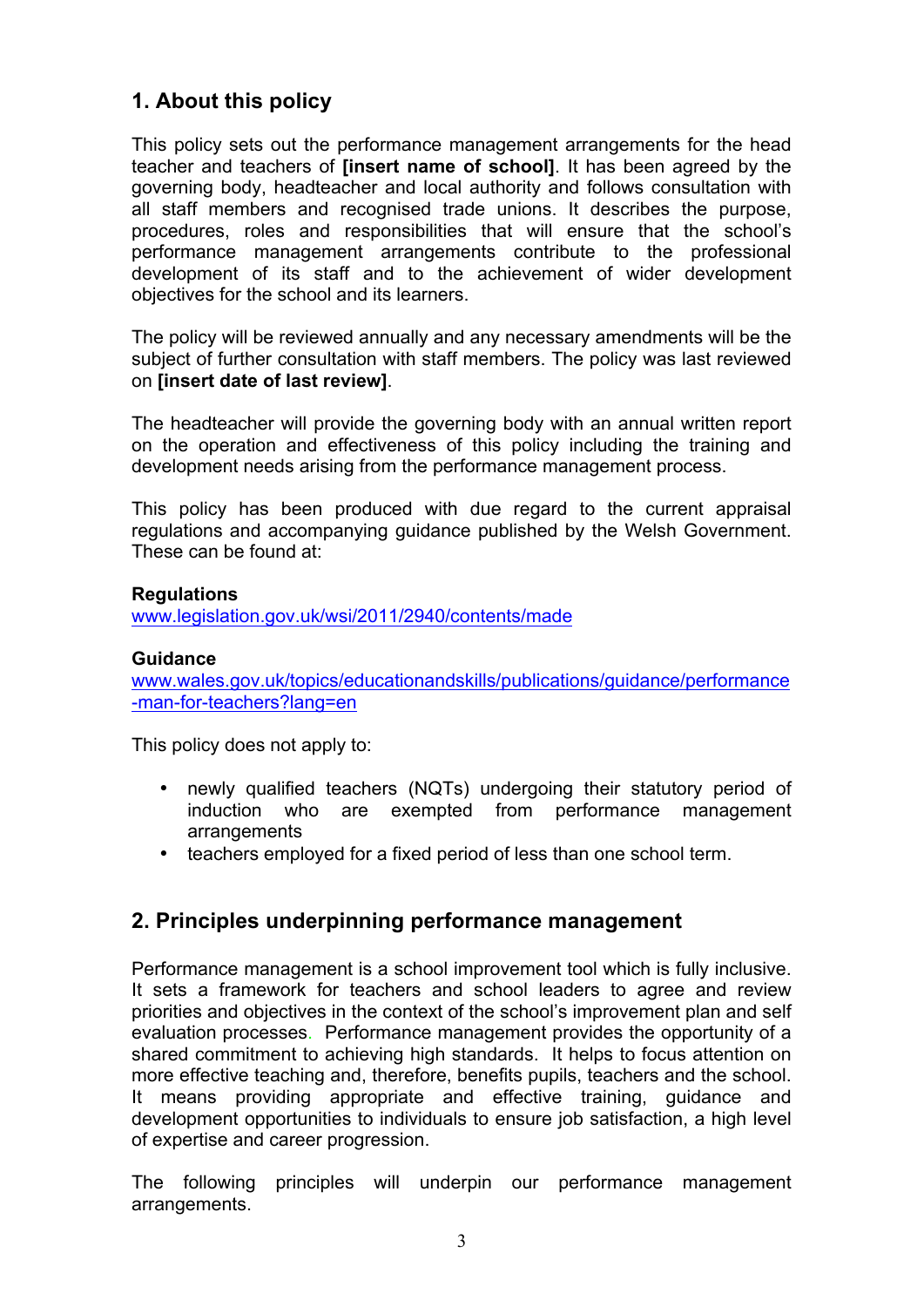- Trust, confidentiality and professional dialogue between appraiser and appraisee.
- Consistency so that all staff are treated fairly.
- Recognition of strengths and a commitment to share effective practice.
- A commitment to provide constructive feedback on performance.
- Rigorous and evidence-based.
- A shared commitment to meeting the school's improvement plan and appropriate national priorities.
- The Policy is intended to be developmental and supportive.
- The Policy will be central to school improvement planning and selfevaluation.

The Governing Body recognise the entitlement of a work/life balance for teachers and the headteacher as established within the School Teachers' Pay and Conditions Document (STPCD). Consequently, the policy has been workload impact assessed (see Annex A) and the school will organise all performance management activities within directed time but not within planning, preparation and assessment (PPA) time.

The Governing Body is committed to ensuring that the performance management process is fair and non-discriminatory.

## **3. Professional standards**

Teachers are required to meet the Practising Teacher Standards at the end of their induction period and must continue to meet them throughout their career. The headteacher is required to meet the Leadership Standards. Other practitioners may choose to use the Leadership Standards as a reference for their leadership development where this is identified as a priority for their professional development.

The professional standards should be considered as a whole to provide a backdrop to discussion and to help practitioners identify areas for further development.

The relevant professional standards can be found at:

www.wales.gov.uk/topics/educationandskills/publications/circulars/practitioners/ ?lang=en

## **4. Timing of the performance management cycle**

The school's annual performance management cycle will start on **[insert date]** and be completed by **[insert date].**

The appraisal cycle has been timed to link with the school's annual planning cycle.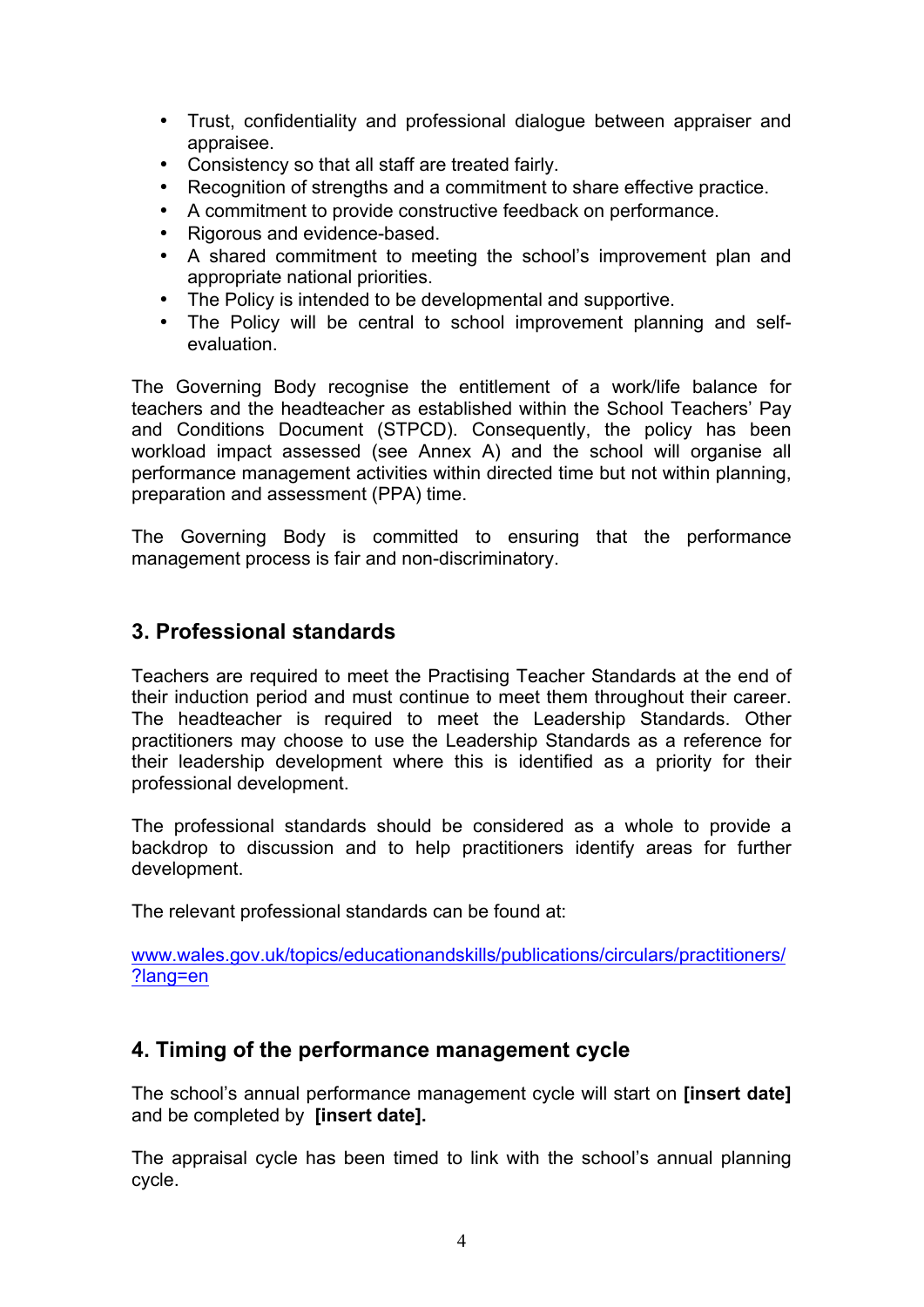## **5. Appointment of appraisers**

The headteacher will appoint an appraiser for every teacher in the school. The appraiser would normally be the line manager of the appraisee. The appraiser will conduct all aspects of the review, including pay recommendations for teachers who are eligible.

Teachers and the headteacher have the right to object to an appraiser on the grounds of consistency and fairness.

The headteacher's appraisal will be carried out by a panel consisting of:

- at least two governors appointed by the governing body
- one or two representatives appointed by the local authority.

#### **6. The performance management plan**

Performance management will be a continuous cycle throughout the year involving three stages of planning, monitoring performance and reviewing performance.

The appraiser(s) will meet with the teacher/headteacher at the start of the cycle to plan and prepare for the annual appraisal. This meeting may be combined with the review meeting held at the end of the previous cycle.

All teachers, including the headteacher, will have no more than three objectives.

The meeting will seek to agree the following:

- The objectives for the cycle and professional development activities to support achievement of the objectives.
- The three objectives will relate to an agreed whole school objective and a departmental objective based on the School Improvement Plan (SIP), and an objective that reflects the professional development aspirations of the teacher.
- The objectives will be challenging, realistic, achievable, time-bound, fair and equitable in relation to teachers with similar roles, responsibilities and experiences.
- The agreed objectives will have regard to what can reasonably be expected of any teacher or the headteacher given the desirability of the appraisee to achieve a satisfactory work/life balance.
- Objectives may be revised by the appraiser in exceptional circumstances and the reasons must be recorded. Additionally, objections may be recorded by the appraisee.
- A record of the planning meeting will be kept by the appraiser and appraisee (see Annex B).
- There will be no requirement to schedule formal review meetings during the cycle but informal discussions may take place and should be agreed at the planning meeting. They may coincide with feedback from lesson observations and a written record should be kept.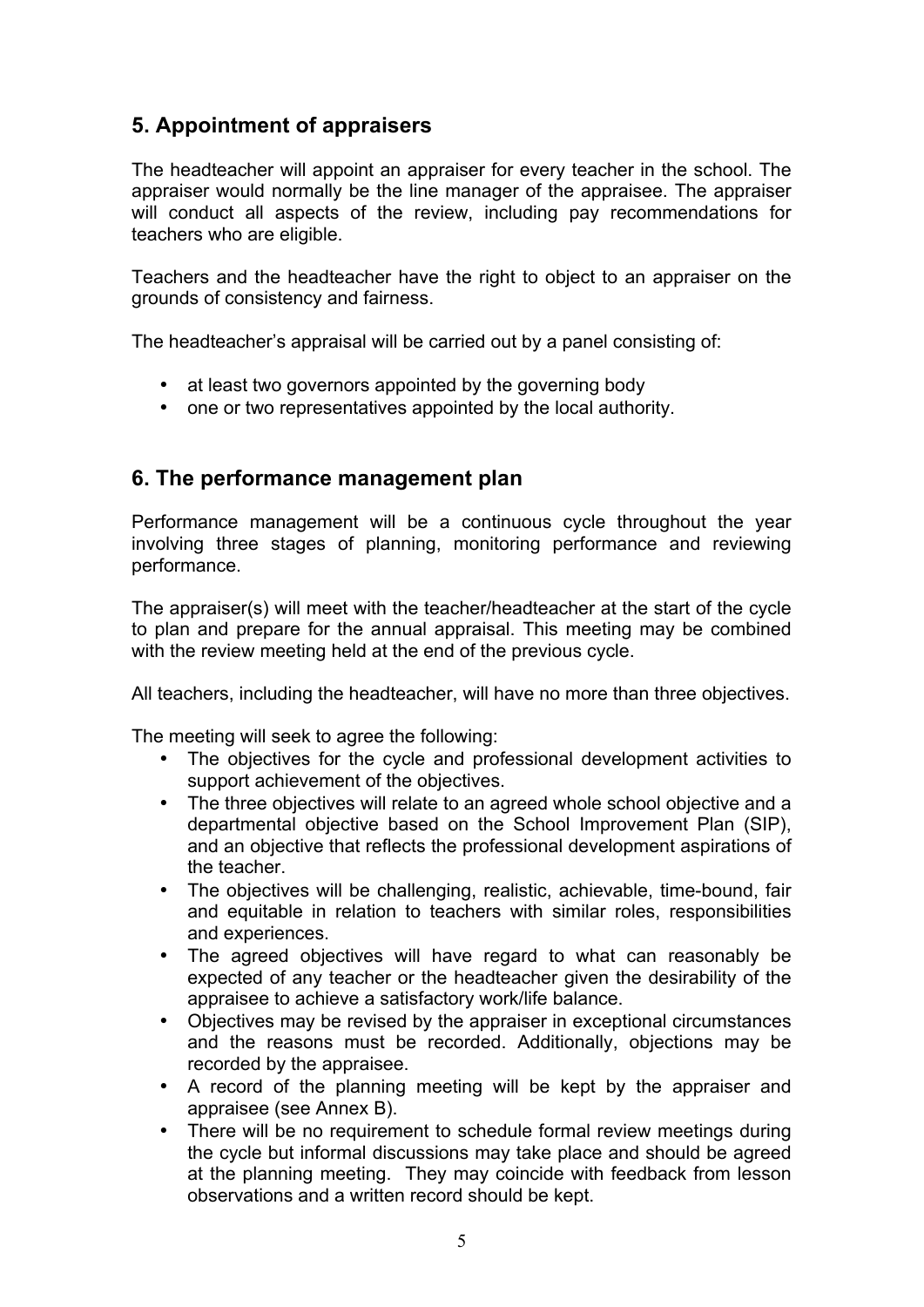#### Monitoring Procedures

The monitoring procedures including arrangements for observation of teaching are as follows:

- There should be a limit of a total of three formal observations for all purposes and this should not exceed three hours per year. The focus and timing of the observations will be agreed and recorded at the planning meeting.
- An agreed classroom observation protocol will support the monitoring process (see Annex C).
- Classroom observation will be undertaken solely by persons with Qualified Teacher Status (QTS). The appraisee will be given a record of the lesson observation (see Annex D).
- Lesson observation will normally be undertaken by the appraisers, who must observe the appraisee on at least one occasion. However, it may be agreed at the planning meeting that some of the observation will be carried out by a person other than the appraiser.
- Where the observation is undertaken by a person other than the appraiser, a record of the lesson observation must be given to the appraiser and the appraisee.
- The selection of the lessons to be observed will be balanced to reflect the range of work undertaken by the appraisee.
- All lesson observations will be undertaken through performance management other than during an Estyn inspection, or by Estyn in circumstances where an inspection report categorises a school as requiring significant improvement or special measures or a teacher becoming subject to capability procedures.
- No information may be sourced from another person, either written or verbal, without the consent of the appraisee.

In the case of the headteacher's performance plan only, the chair the governing body will provide, on request, a copy of the headteacher's objectives to Estyn.

The arrangements for monitoring performance against the objectives, including the use of observation, will be decided during the planning meeting and recorded by the appraiser(s).

The appraisee and appraiser(s) will keep progress under review throughout the cycle, including the use of informal discussion.

Appraisees are required to maintain an up-to-date practice, review and development (PRD) record during the course of the appraisal cycle.

The purpose of the PRD record is to support appraisees in:

- meeting the requirements of the appraisal regulations to keep an up-todate record of:
	- o their own assessment of their performance against their performance management objectives;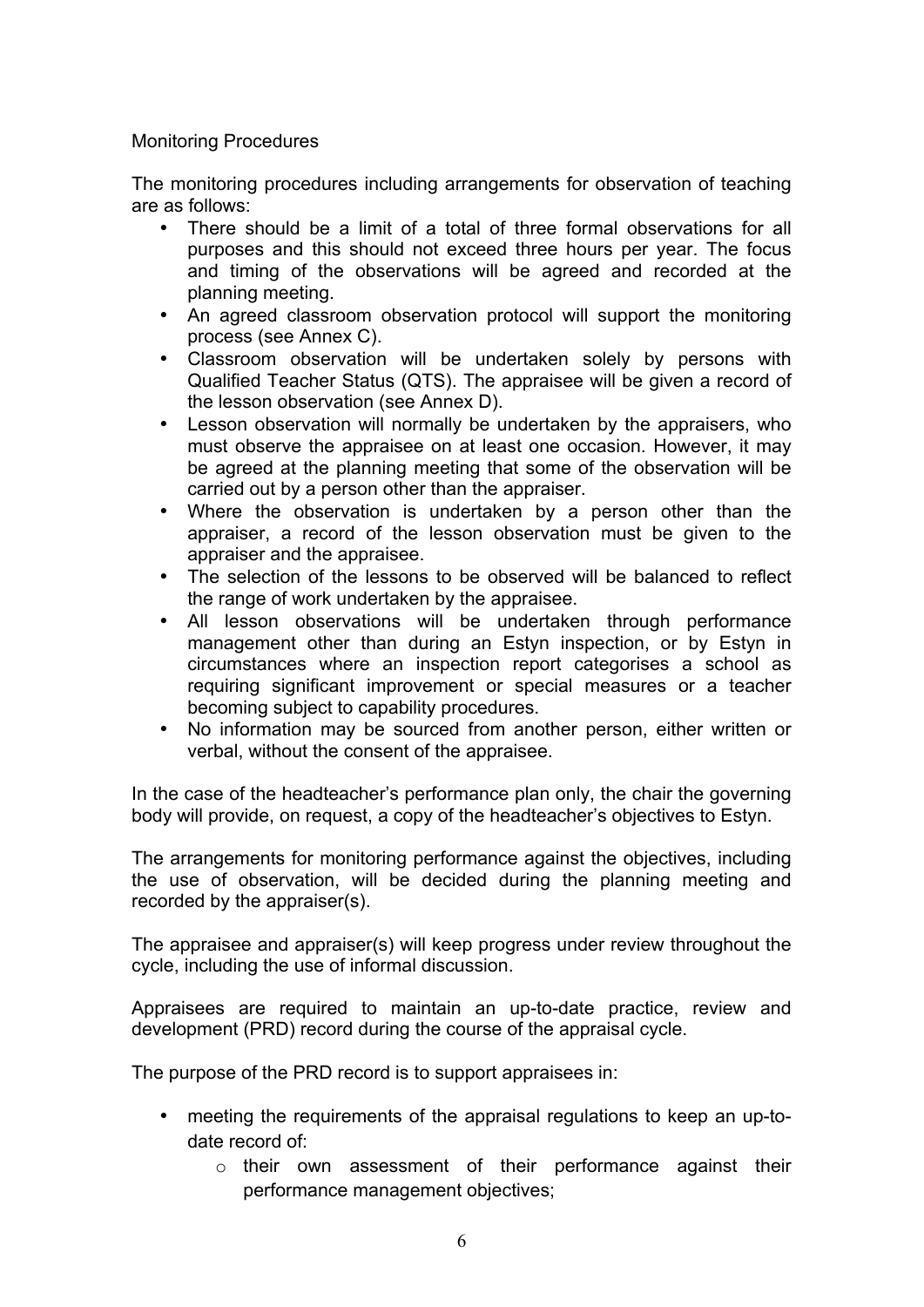- o professional development undertaken. or other support provided, and how this is contributing to the achievement of objectives;
- o any factors which the practitioner considers are affecting performance against the objectives;
- providing a focus for discussion at the review meetings and may be discussed informally during the cycle and at the planning meeting for the next cycle.

The PRD record is a personal record held by an appraisee but it will be required for use in the review meetings and should inform the planning meeting for the next cycle.

The PRD record will not form part of the appraisal statement.

The PRD record should be a short, concise document (see Annex E).

## **7. The review meeting**

At the end of the performance management cycle a formal review meeting will be held where the appraiser and appraisee will discuss achievements, any areas for improvement and professional development activities. On the understanding that the planning meeting is a separate process, this meeting may be combined with the planning meeting for the next annual cycle.

The PRD record will provide a focus for the review meeting.

The purpose of the review meeting will be to:

- assess the extent to which the appraisee has met their objectives
- determine whether there has been successful overall performance in confirming the appraisee continues to meet the relevant professional standards
- if necessary, identify the need for additional support, training or development and how this will be met.

Good progress towards the achievement of a challenging objective will be assessed favourably.

No information may be sourced from another person either written or verbal without the consent of the appraisee.

### **8. The appraisal review statement**

Within ten school days of the review meeting the appraiser(s) will provide the appraisee with a written statement of the main points made at the review meeting and the conclusions reached. Annexed to the statement will be a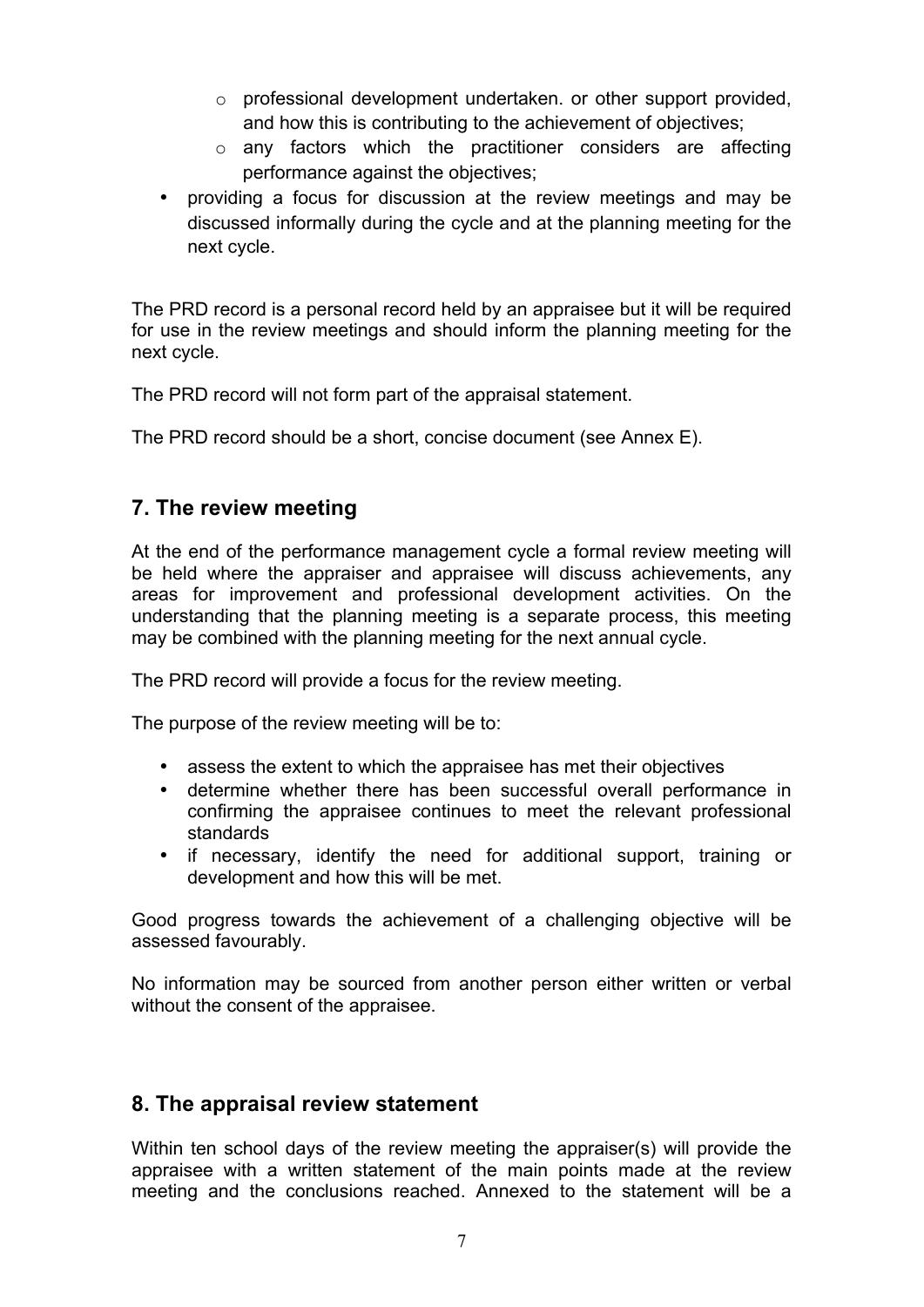summary of professional development needs and an indication of how these might be met (see Annex F).

The appraiser will seek to agree the final wording of the appraisal statement with the appraisee.

The appraisee may, within ten school days of receiving the final appraisal statement, add comments in writing. These comments will then form part of the statement.

The appraiser must not obtain information from any other person, whether written or oral, relevant to an appraisee's performance without the consent of the appraisee.

Both the appraisal statement and the annex are confidential documents and must be kept in a secure place. The provisions of the Data Protection Act will be followed at all times.

## **9. Pay progression recommendations**

Pay progression recommendations must be made by the appraiser or eligible teachers as a result of their performance management review when teachers have met or made significant progress towards meeting their objectives. The performance review at the end of the cycle must be the only source of evidence teachers require to support pay progression. However, should teachers wish to submit additional evidence they can do so, but they will not be requested or directed to submit additional evidence or penalised if they choose not to do so.

## **10. Appeals**

The appraisee may appeal against the appraisal statement within ten school days of receiving the appraisal statement. An appeals officer or, in the case of the headteacher, an appeals panel will be appointed to conduct a review.

All appeals will be conducted in accordance with the current Appraisal Regulations and the associated Welsh Government guidance.

In summary, the appeal process will involve the following stages.

- Appraisee lodges appeal with the governing body.
- Appeals officer/panel appointed.
- Appeals officer/panel provided with copy of appraisal statement within five school days of receiving notice of appeal.
- Appeal review will be carried out within ten school days of receiving appraisal statement.
- The appeals officer/panel must take into account any representations made by the appraisee.
- The appeals officer/panel may then decide:
	- $\circ$  that the appraisal has been carried out satisfactorily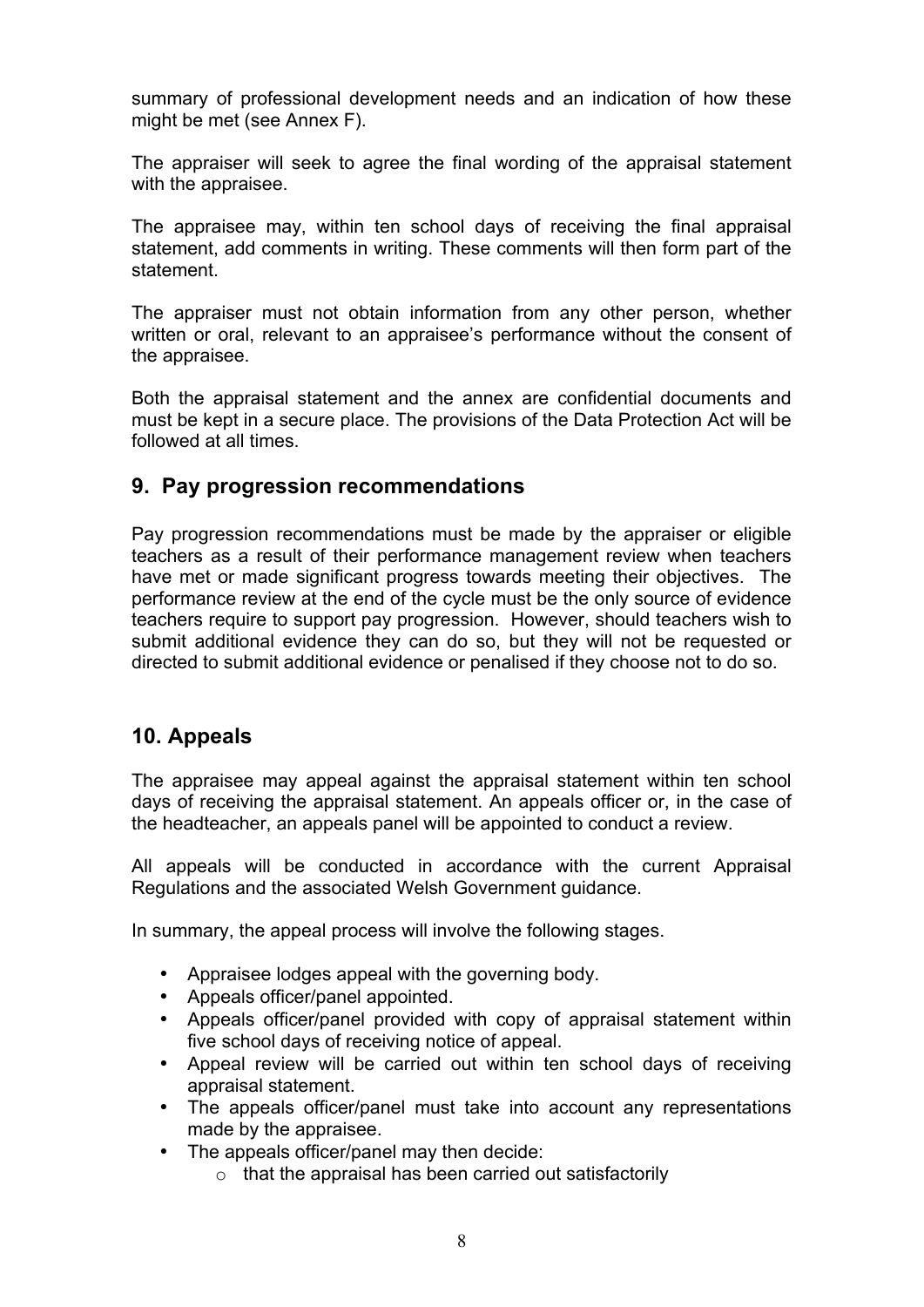- $\circ$  with the agreement of the appraiser(s), to amend the appraisal statement;
- $\circ$  to order that a new appraisal be carried out.
- If there is a determination for a new appraisal, the process should take no more than fifteen school days.
- The appeals officer/panel cannot determine that:
	- o new objectives can be set
	- o existing objectives be revised.

## **11. Use of appraisal statements**

The whole performance management process, the statement of objectives and the appraisal statement are personal and confidential documents and will be kept in a secure place.

#### **Teachers**

The appraiser must give a copy of the appraisal statement to the appraisee and to the headteacher. In turn, the headteacher will, on request, provide a copy to:

- the appraiser;
- an appeals officer:
- any governors responsible for making decisions or giving advice on matters in relation to pay.

Where the appraisee is eligible for pay progression under the STPCD, the appraiser will provide a recommendation on pay progression to the headteacher in line with provisions of the STPCD.

The headteacher will provide a copy of the annex to the appraisal statement detailing professional development needs to the person with whole-school responsibility for planning provision for training and development.

The appraisal statement will be kept by the headteacher in a safe and secure place until at least six years after the next appraisal statement has been finalised. This length of time is in line with threshold arrangements.

#### **Headteacher**

In the case of the headteacher's performance management the appraisers will give copies of the appraisal statement to the headteacher, the chair of the governing body and the chief education officer. Appraisers will also, on request, provide a copy to any governors responsible for making decisions or giving advice on matters in relation to pay.

The chair of the governing body will also provide, on request, a copy of the headteacher's appraisal statement to: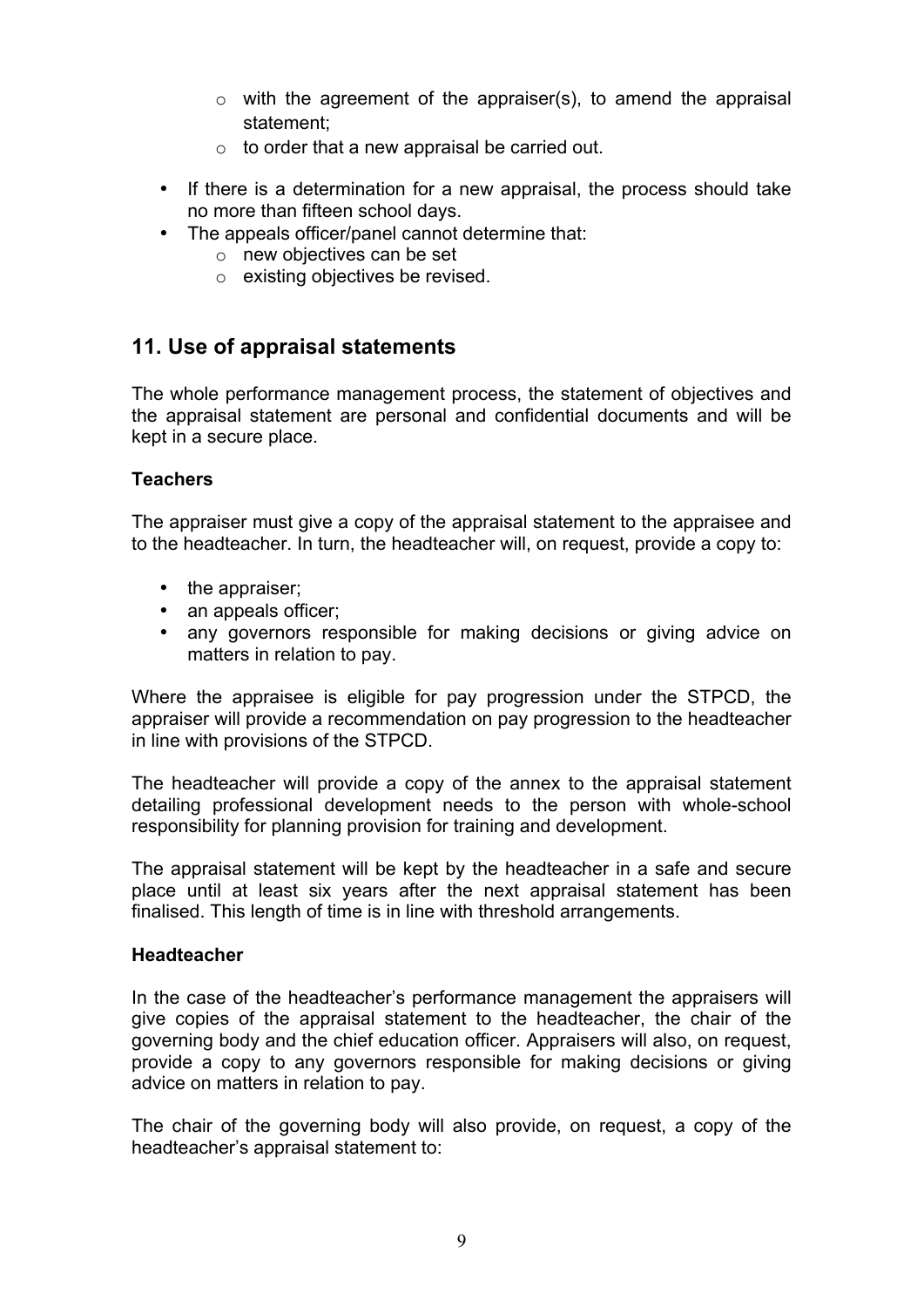- any officer designated by the chief education officer responsible for the performance of headteachers;
- any appeals officer.

The chair of the governing body will provide a copy of the annex to the appraisal statement detailing professional development needs to the person with wholeschool responsibility for planning provision for training and development.

The appraisal statement will be kept by the governing body in a safe and secure place until at least six years after the next appraisal statement has been finalised. The headteacher will also keep a copy of the appraisal statement for the same period of time.

Information from the headteacher's appraisal statement may be taken into account by the governing body (or its committees) in matters relating to the promotion, discipline or dismissal of the headteacher or in relation to any discretion over pay.

## **12. Preventing underperformance**

Effective line management arrangements, including the effective use of the procedures outlined in this policy, will help prevent underperformance through early identification, support and intervention.

If a teacher's performance is causing serious concern and evidence has been provided to demonstrate this, then the informal stage of the capability procedure should be applied.

Information from the appraisal statement can be taken into account when making decisions about pay, promotion, dismissal, or disciplinary matters. However, the performance management procedures set out in this policy, including the review meeting and appraisal statement, do not form part of any disciplinary, competency or capability procedures.

### **13. Training and support**

The school's continuing professional development (CPD) programme will be informed by the training and developmental needs identified in the training annex of the appraisee's planning and review statements.

The governing body will ensure in the budget planning that, as far as possible, appropriate resources are made available for any training and support agreed for appraisees.

Appraisees will not be held accountable for failing to make good progress towards meeting their performance management objectives where the support recorded in their planning statement was not provided.

All appraisers will be provided with training to enable them to discharge all aspects of their role appropriately and effectively.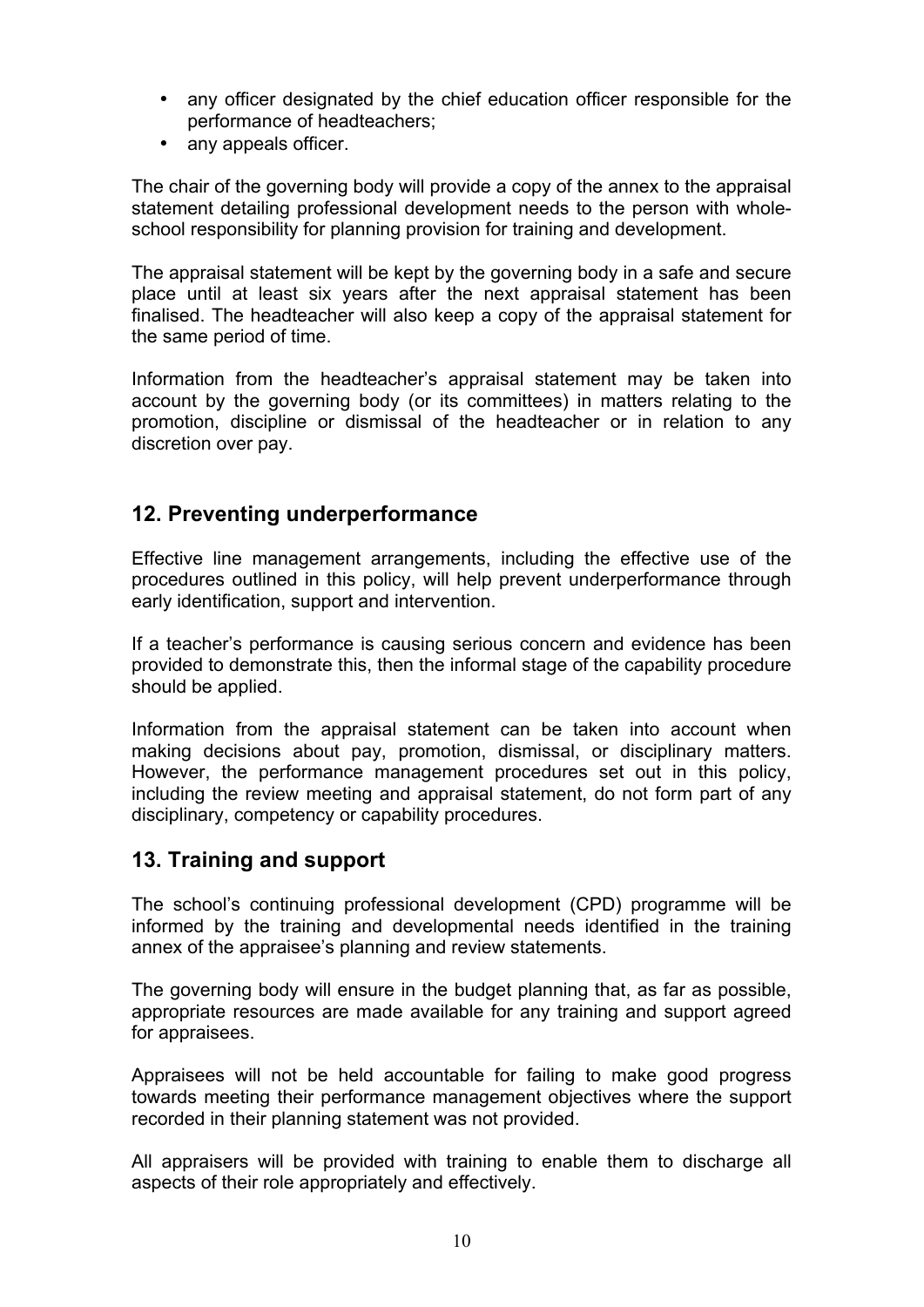## **Annex A: Workload Impact Assessment Checklist**

| This policy has been assessed against the agreed system to monitor the workload and working<br>hours of teachers and the headteacher.                                                                                    | □      |
|--------------------------------------------------------------------------------------------------------------------------------------------------------------------------------------------------------------------------|--------|
| This policy complies with and is consistent with the teachers' contractual entitlements.                                                                                                                                 | $\Box$ |
| This policy and any related procedures were introduced following full consultation with the teacher<br>trade unions.                                                                                                     | $\Box$ |
| This policy and any related procedures include a specific statement regarding workload impact.                                                                                                                           | $\Box$ |
| This policy and related procedures will not add additional hours of working.                                                                                                                                             | $\Box$ |
| This policy does not duplicate any other existing policy.                                                                                                                                                                | $\Box$ |
| The resources necessary to support this policy, including staff time, any additional staffing and<br>appropriate equipment, have been identified.                                                                        | $\Box$ |
| The implementation of this policy will not result in any additional meetings/activities that have not<br>been identified within the school calendar, published and revised in consultation with teacher trade<br>unions. | $\Box$ |
| All staff (including the headteacher) will be trained to ensure that this policy and any related<br>procedures are carried out without increasing workload burdens.                                                      | $\Box$ |
| This policy and related procedures will be reviewed annually to ensure that additional workload<br>burdens have not been added over time.                                                                                | $\Box$ |
|                                                                                                                                                                                                                          |        |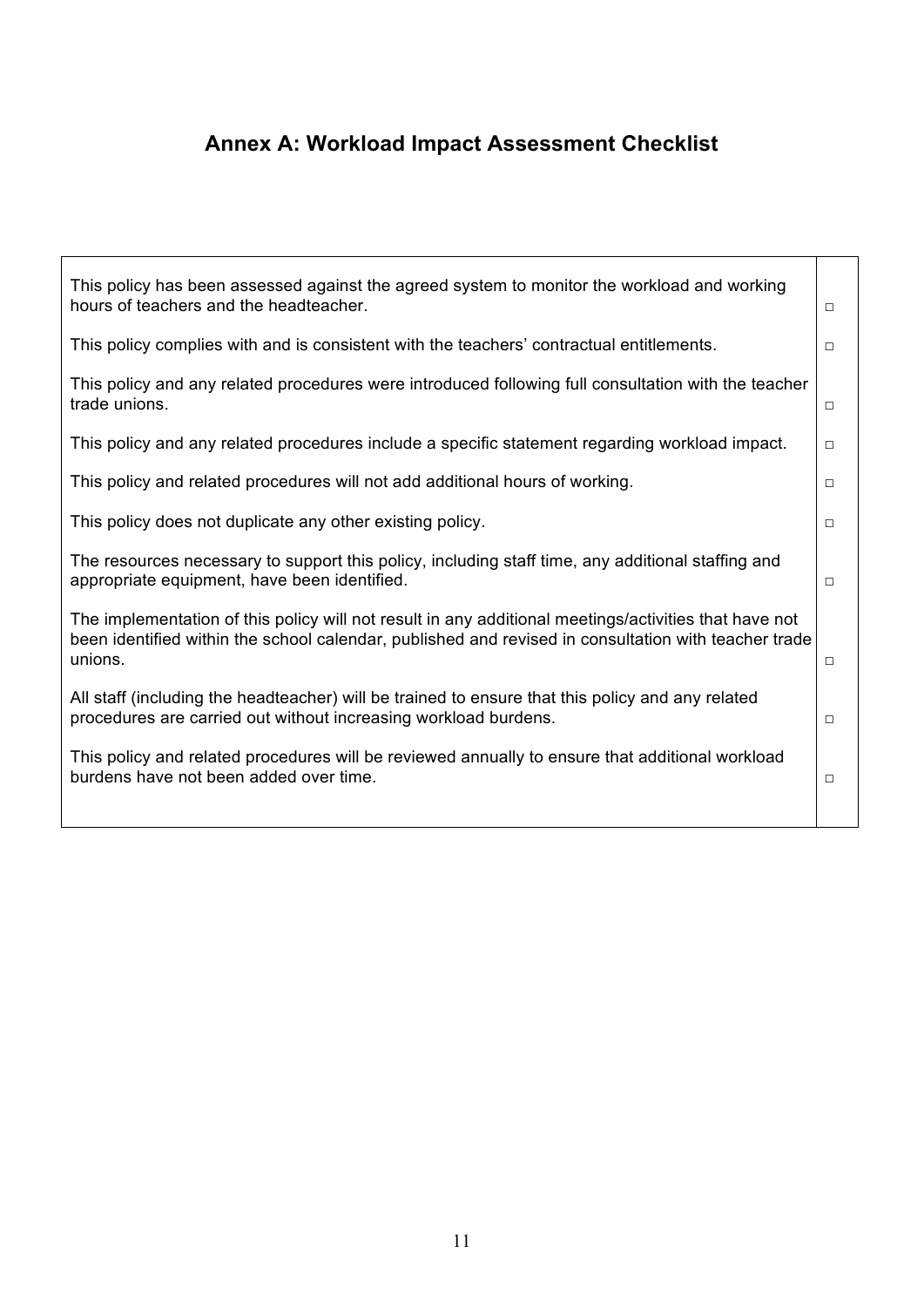| <b>Annex B: Planning Record Template</b> |  |  |  |  |
|------------------------------------------|--|--|--|--|
|------------------------------------------|--|--|--|--|

| Objectives: |
|-------------|
| 1.          |
|             |
|             |
| 2.          |
|             |
| 3.          |
|             |
|             |
|             |
|             |
|             |
|             |
|             |
|             |
|             |
|             |
| Date:       |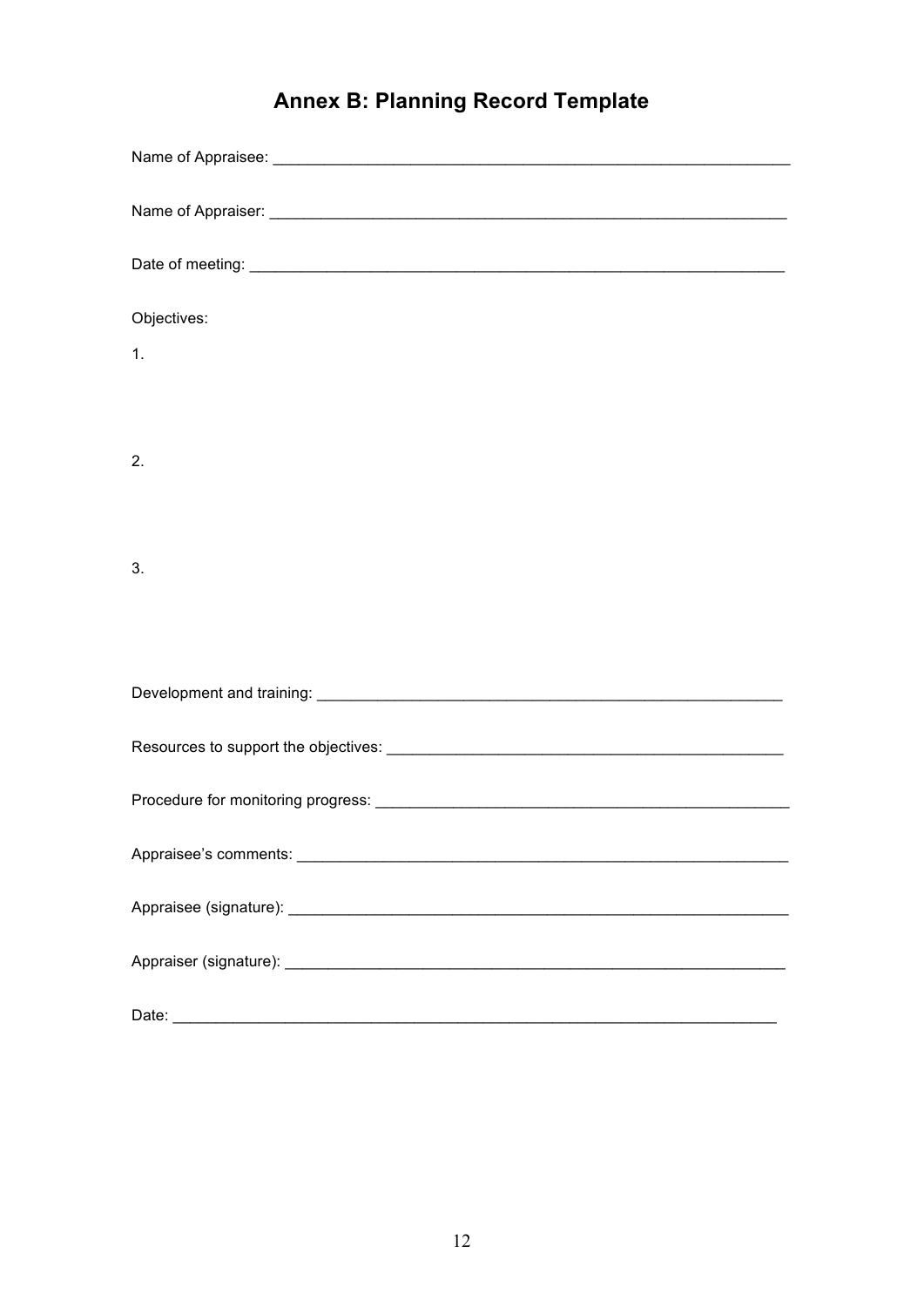## **Annex C: Lesson Observation Protocol**

#### **Introduction**

This governing body is committed to ensuring that lesson observation is developmental and supportive and that those involved in the process will:

- carry out the role with professionalism, integrity and courtesy;
- seek to reach agreement in advance on how lesson observations are to be carried out;
- evaluate objectively;
- report accurately and fairly; and
- respect the confidentiality of the information gained.

#### **Planning and preparing for lesson observation**

In keeping with the school governing body's commitment to supportive and developmental lesson observation the headteacher will:

- consult teachers on the pattern of lesson observation which they can expect annually and seek agreement with teachers and union representatives on these arrangements;
- ensure that those being observed for all purposes will be notified at least five working days in advance;
- arrange, as far as possible, for all observations to take place at a time agreed between the appraisee and the observer;
- ensure that there is a reasonable amount of time between lesson observations, irrespective of the purpose of those observations;
- ensure that classroom observation will be undertaken solely by persons with qualified teacher status (QTS) and the appropriate training and professional skills to undertake observation and to provide constructive oral and written feedback and support, in the context of professional dialogue between colleagues.

Planning for observation will take place at the start of the appraisal/performance management cycle and will include details of:

- the amount of observation:
- the focus of the observation:
- the duration of the observation;
- when during the performance management cycle the observation will take place; and
- who will conduct the observation.

In order that lesson observation is kept to a minimum, and to support efforts to deliver the school's commitment to streamlining data collection and minimising bureaucracy and workload burdens on appraisees, the information gathered will be used for multiple purposes, including informing school self-evaluation and school-improvement strategies. This will enable the headteacher, in the exercise of her/his duty to evaluate the standards of teaching and learning, and to ensure that proper standards of professional performance are established and maintained.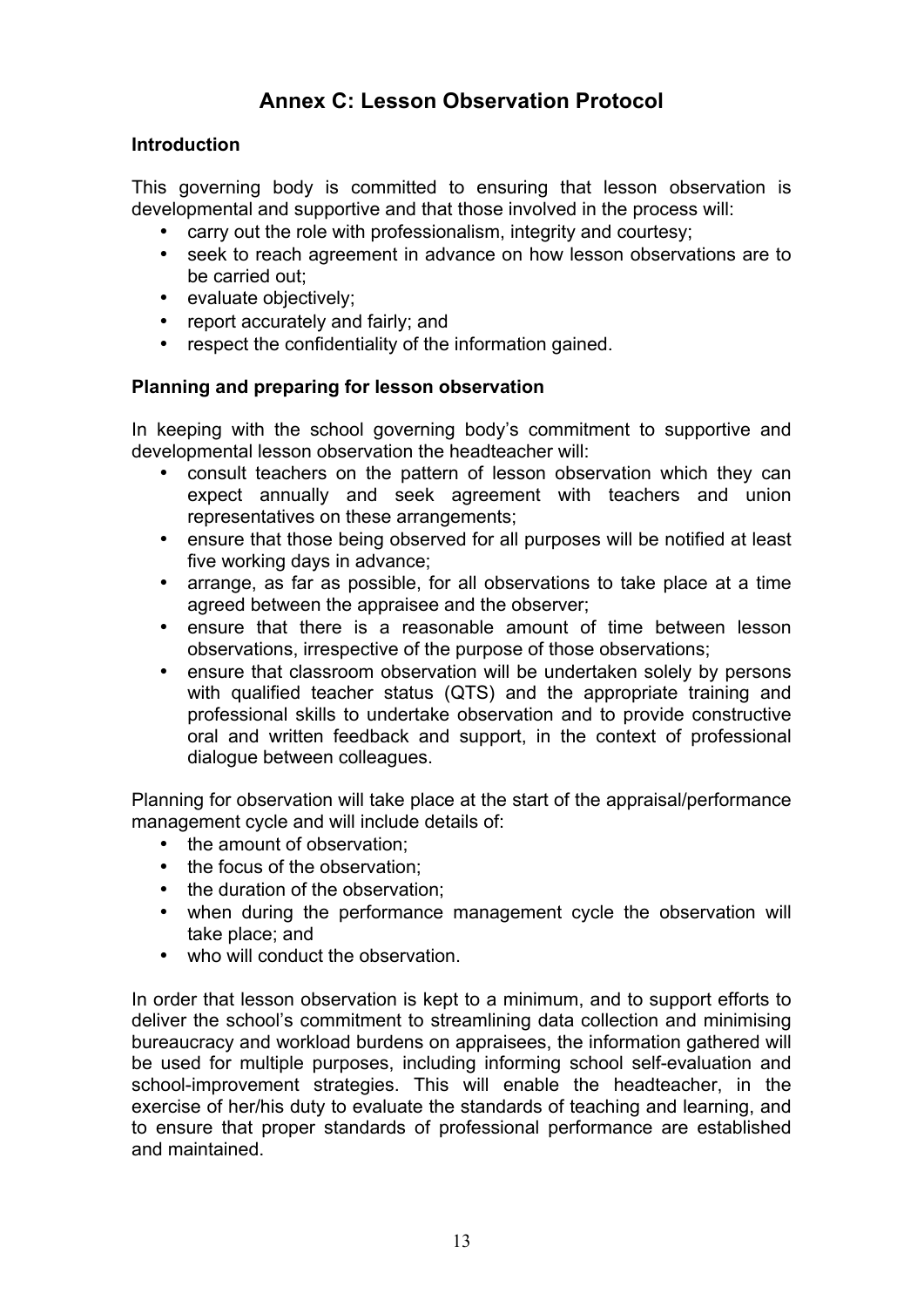Before any lesson observation is conducted, there will be an opportunity for the appraiser and appraisee to meet within directed time in order that the context of the lesson to be observed can be discussed.

#### **Conducting observation**

There will be a limit of a total of three observations for all purposes. Under no circumstances shall the total time occupied by all observations exceed three hours per year and the focus and timing must be agreed in the appraisee's performance management planning record.

Neither pupils nor governors will undertake observations (although governors may, by prior agreement with the teacher concerned, visit a lesson to familiarise themselves with their link area).

#### **Feedback and records**

Oral feedback will be given as soon as possible after the lesson observation and no later than the end of the following working day. It will be given during directed time in a suitable, private environment. Time for preparation and feedback for lesson observation for performance management/appraisal purposes will be made available in addition to PPA time.

Written feedback will be provided within five working days of the observation taking place. If issues emerged from an observation that were not part of the focus of the observation as recorded in the planning and review statement, these should also be covered in the written feedback and the appropriate action discussed with the appraisee.

The written record of feedback will include the date on which the observation took place, the lesson observed and the length of the observation. The appraisee has the right to append written comments on the feedback document. No written notes in addition to the written feedback and appraisee's comments will be kept. The appraiser will be given sufficient time within the school day to put in written form the conclusions agreed with the appraisee on the outcomes of the classroom observation.

Teachers will have access to all written accounts of the observation after their lessons and if they request, copies will be provided.

#### **Classroom observation and formal capability procedures**

For teachers on a formal capability procedure an important part of the support offered to the teacher will be a clearly defined amount of classroom observation with structured oral and written feedback. The amount of classroom observation will be discussed with the teacher and their union representative who is supporting and advising them in the formal process.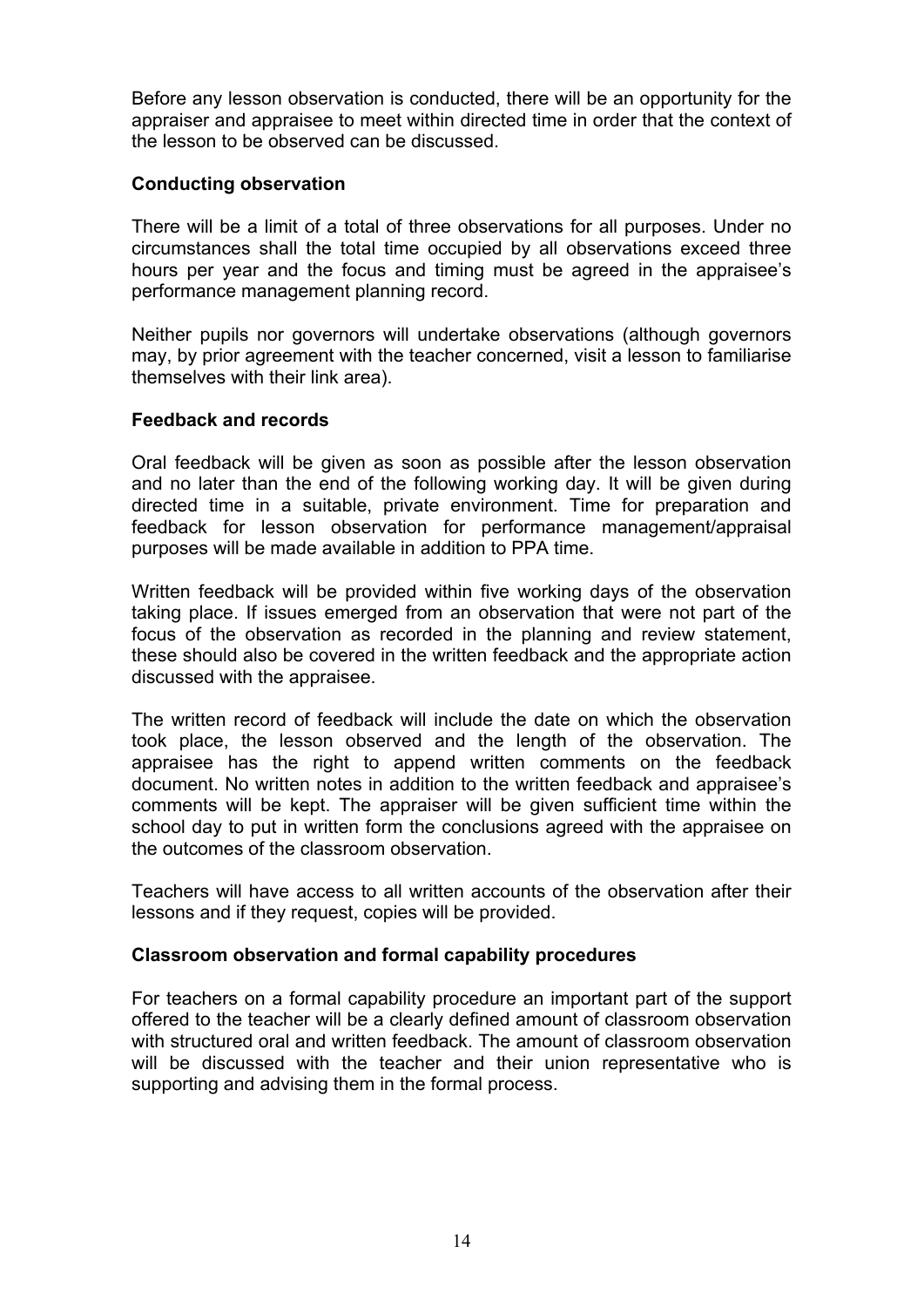## **Annex D: Lesson Observation Feedback Template**

Date of feedback: \_\_\_\_\_\_\_\_\_\_\_\_\_\_\_\_\_\_\_\_\_\_\_\_\_\_\_\_\_\_\_\_\_\_\_\_\_\_\_\_\_\_\_\_\_\_\_\_\_\_ Date of observation: **Example 20** and 20 and 20 and 20 and 20 and 20 and 20 and 20 and 20 and 20 and 20 and 20 and 20 and 20 and 20 and 20 and 20 and 20 and 20 and 20 and 20 and 20 and 20 and 20 and 20 and 20 and 20 and 20 Class observed: \_\_\_\_\_\_\_\_\_\_\_\_\_\_\_\_\_\_\_\_\_\_\_\_\_\_\_\_\_\_\_\_\_\_\_\_\_\_\_\_\_\_\_\_\_\_ **Strengths: Areas for development: Teacher's comments: Observer** (signature): \_\_\_\_\_\_\_\_\_\_\_\_\_\_\_\_\_\_\_\_\_\_\_\_\_\_\_\_\_\_\_\_\_\_\_\_\_\_\_\_\_\_\_\_\_ **Appraisee** (signature): \_\_\_\_\_\_\_\_\_\_\_\_\_\_\_\_\_\_\_\_\_\_\_\_\_\_\_\_\_\_\_\_\_\_\_\_\_\_\_\_\_\_\_\_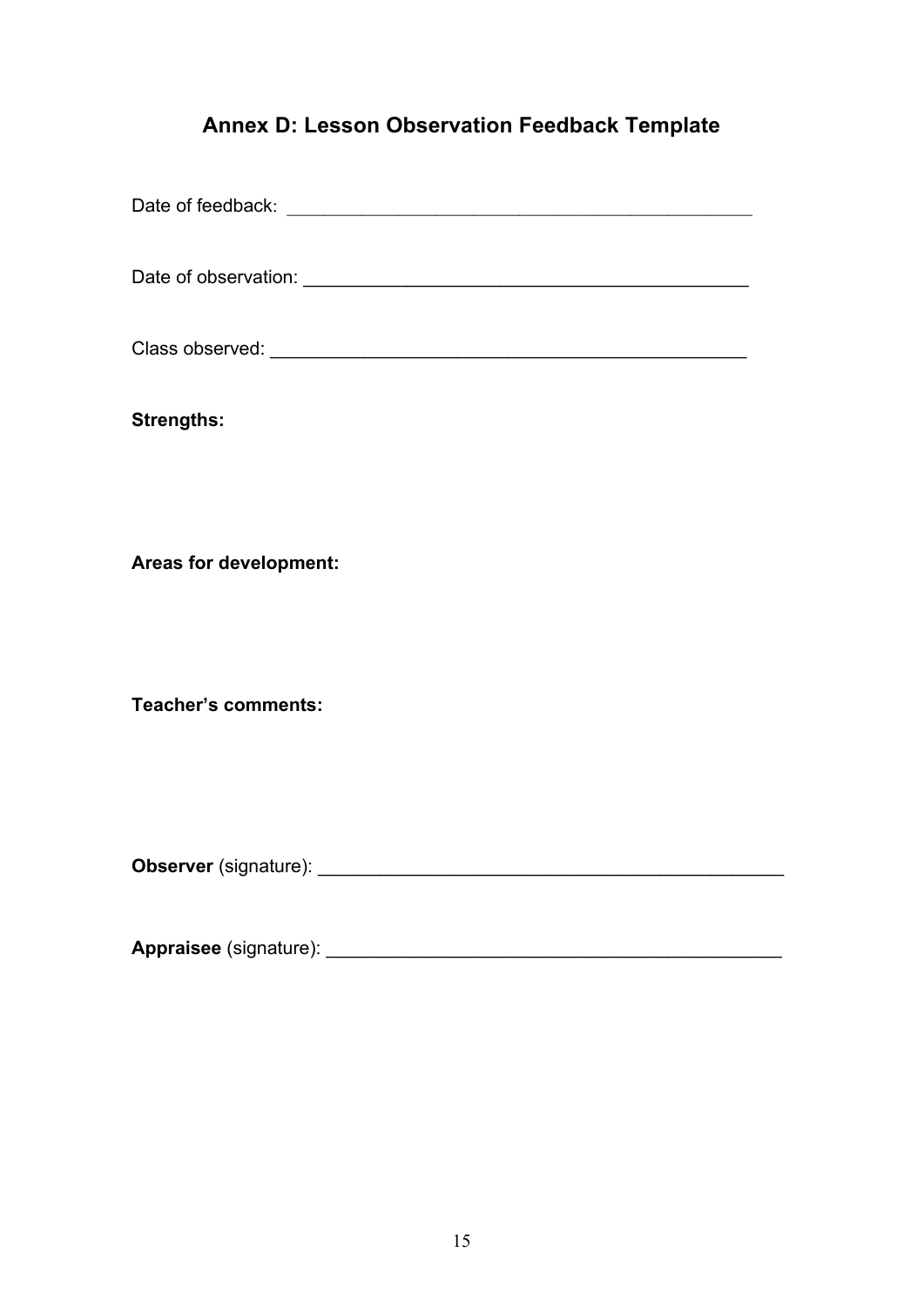## **Annex E: Practice, Review and Development Record**

| TEMPLATE PRACTICE REVIEW AND DEVELOPMENT RECORD |                                                                |                     |                                                                                                          |         |                                                                                  |             |                                                            |     |                  |            |
|-------------------------------------------------|----------------------------------------------------------------|---------------------|----------------------------------------------------------------------------------------------------------|---------|----------------------------------------------------------------------------------|-------------|------------------------------------------------------------|-----|------------------|------------|
|                                                 | Professional<br>development activities<br>and support provided |                     | <b>Contribution of</b><br>professional<br>development activities<br>and support to meeting<br>objectives |         | <b>Factors that are</b><br>affecting<br>performance<br>against the<br>objectives |             | <b>Assessment of</b><br>progress against the<br>objectives |     |                  |            |
| Objective                                       | Description                                                    | Date                | Very<br>helpful                                                                                          | Helpful | Unhelpful                                                                        | Description | Date                                                       | Met | Partially<br>met | Not<br>met |
| To be completed<br>at the planning<br>meeting   | To be<br>completed at<br>the planning<br>meeting               | Add as<br>confirmed | Tick as appropriate                                                                                      |         | To be added during<br>the cycle, if<br>necessary                                 |             | Tick as appropriate                                        |     |                  |            |
|                                                 |                                                                |                     |                                                                                                          |         |                                                                                  |             |                                                            |     |                  |            |
|                                                 |                                                                |                     |                                                                                                          |         |                                                                                  |             |                                                            |     |                  |            |
|                                                 |                                                                |                     |                                                                                                          |         |                                                                                  |             |                                                            |     |                  |            |
|                                                 |                                                                |                     |                                                                                                          |         |                                                                                  |             |                                                            |     |                  |            |
|                                                 |                                                                |                     |                                                                                                          |         |                                                                                  |             |                                                            |     |                  |            |
|                                                 |                                                                |                     |                                                                                                          |         |                                                                                  |             |                                                            |     |                  |            |